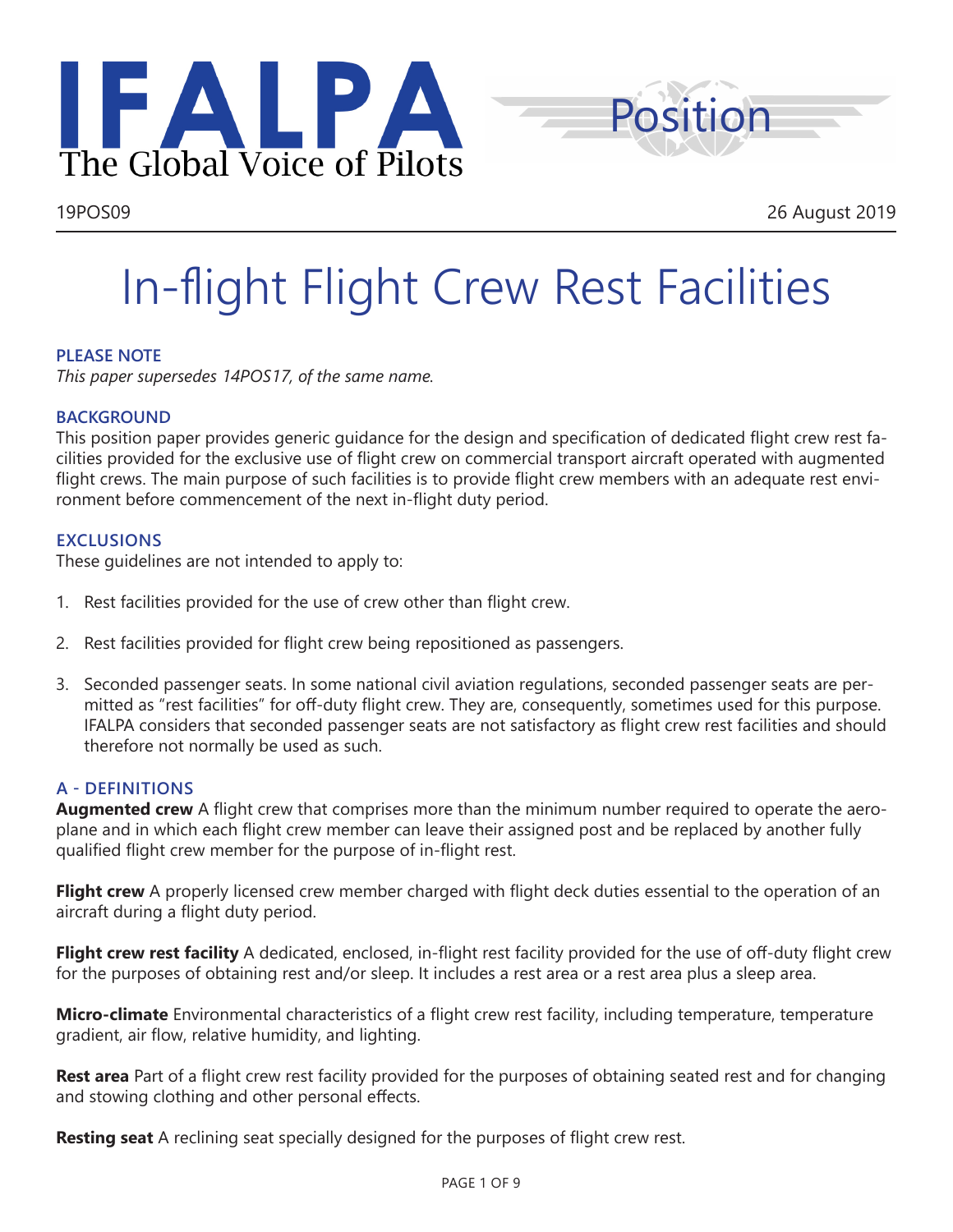

**Sleep area** Part of a flight crew rest facility provided for obtaining sleep and which includes one or two sleeping surfaces.

**Sleeping surface** A cushioned, horizontal surface such as a bed or bunk.

# **B - PHYSICAL CHARACTERISTICS**

### B.1 Configurations

B.1.1 A flight crew rest facility should be a dedicated enclosed space meeting the recommendations included in this document. A dedicated enclosed space provides essential privacy and a base for other features such as noise control and stowage.

B.1.2 A flight crew rest facility may consist of a rest area only or a rest area that includes a sleep area. It should not consist of a sleep area only. Figure 1 below illustrates a possible general arrangement for a single-occupant rest facility including a rest area and a sleep area.

B.1.3 The type of flight crew rest facility provided should be related to the type and length of duty. When a flight crew rest facility consists of a rest area only, it should be acceptable only for operations involving a minimal increase in flight duty periods above those permitted for a non-augmented crew.

B.1.4 A flight crew rest facility may include a reclining seat that converts to a sleeping surface. If so, the facility should meet the requirements of section B.3 when used as a rest area and, the requirements of section B.4 when used as a sleep area.



*Figure 1. A possible general arrangement for a single-occupant rest facility incorporating a rest area and a sleep area.*

#### **NOTES**

*1. The timing and duration of duty periods in aviation operations are highly variable. In some circumstances mandatory off-duty periods may be short, or may occur in an "alert" phase of the crew member's circadian cycle. In such circumstances, rest in a suitable reclining seat may be more practical than, and preferable to, rest or sleep in a bed or bunk.*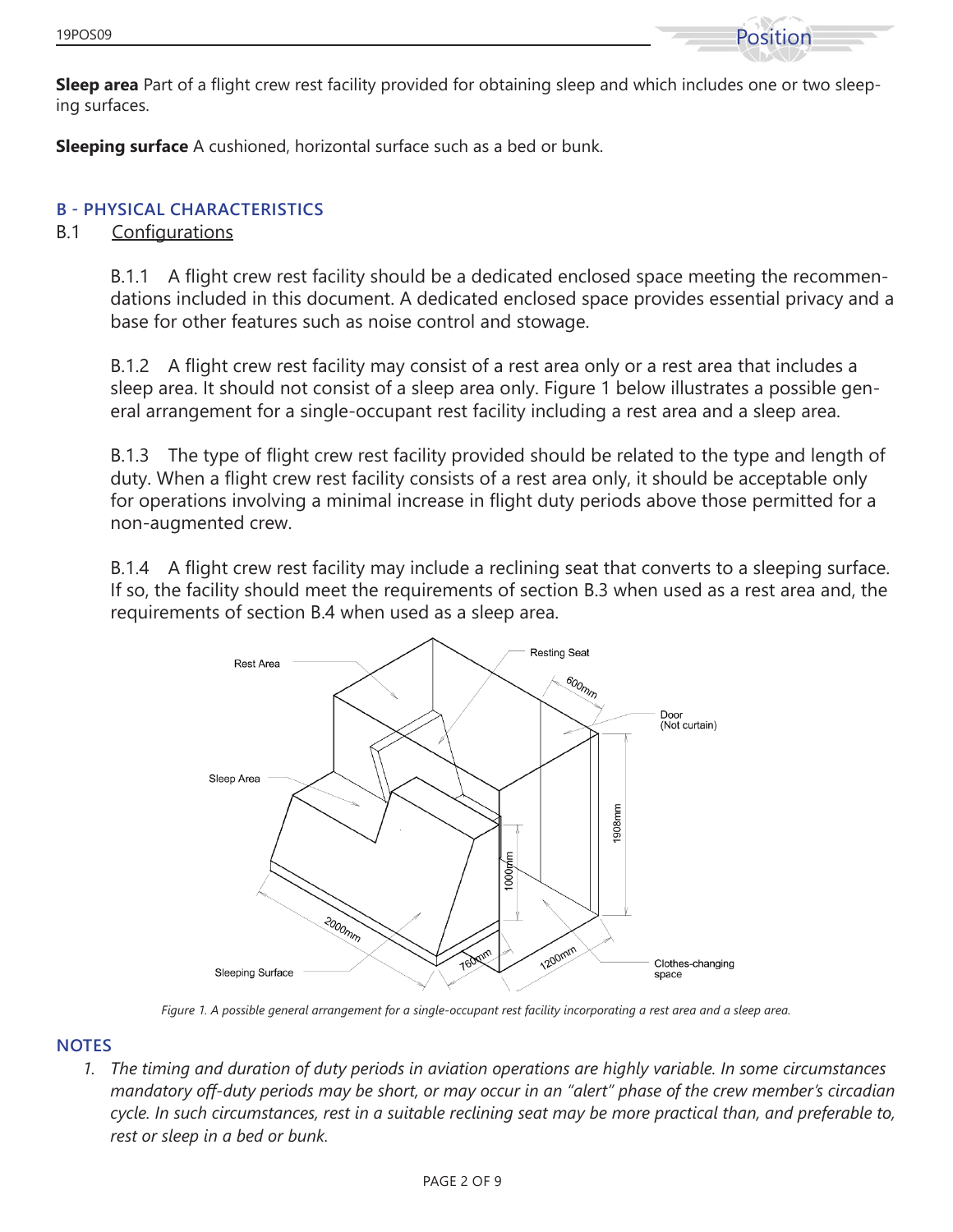

- *1. Optimally, a flight crew rest facility should offer both options of seated rest or bunk sleep. It is appreciated, however, that in some operations it may be inappropriate or unnecessary to provide permanent beds or bunks.*
- *2. Flight crews are confined for long periods to flight deck seats. Periods of horizontal rest away from the flight deck can provide significant postural and circulatory relief from the constrained flight deck posture. To provide such benefits, however, the surface upon which rest is obtained should be of a form and a size which permits bodily movement even while sleeping.*

#### B.2 Location

Although the exact location of crew rest facilities may vary depending on the aircraft type, their proximity to the flight deck is very important for security, convenience, and immediate access. Selecting the aft section of the aircraft for such facilities would mean a passage through the passenger cabin, and therefore a delay in return to the flight deck in case of emergency, which presents an unacceptable risk.

#### B.3 Rest Area

B.3.1 A rest area should be a dedicated enclosed space.

B.3.2 A rest area should include one or two resting seats. It should not include more than two resting seats. Dual occupancy of a flight crew rest facility is considered to be the maximum density acceptable.

B.3.3 A sufficient number of resting seats in multiple single-occupant rest facilities or in two-occupant rest facilities should be provided to accommodate the number of flight crew members off-duty at the same time.

B.3.4 A resting seat in its "seat" position should provide adjustable tilt, adjustable backrest angle, and adjustable lumbar support. In its fully extended position it should provide a smooth level surface at least 1950mm long x 760mm wide. Minimally modified passenger seats are unlikely to meet these requirements. Even "sleeper" seats, as used in some premium passenger cabin applications, while fulfilling adjustment requirements, are too narrow (500mm) to permit desirable freedom of movement when in their fully extended position.

B.3.5 Sufficient space should be provided in a rest area to permit resting seats to be extended to their fully reclined position while preserving space for movement within the rest area.

B.3.6 Sufficient space with sufficient standing headroom to permit changing clothes while standing should be provided. Such space may be measured with a resting seat in its upright position.

B.3.7 A rest area need not be a geometrically regularly shaped space. Critical dimensions, however, should not be less than:

- standing headroom: 1900mm minimum
- clothes-changing space: 1900mm high x 850mm wide x 850mm deep.

B.3.8 Minimum dimensions for a two-occupant rest area may be less than twice the dimensions for a single-occupant rest area. Sufficient space, however, should be provided for: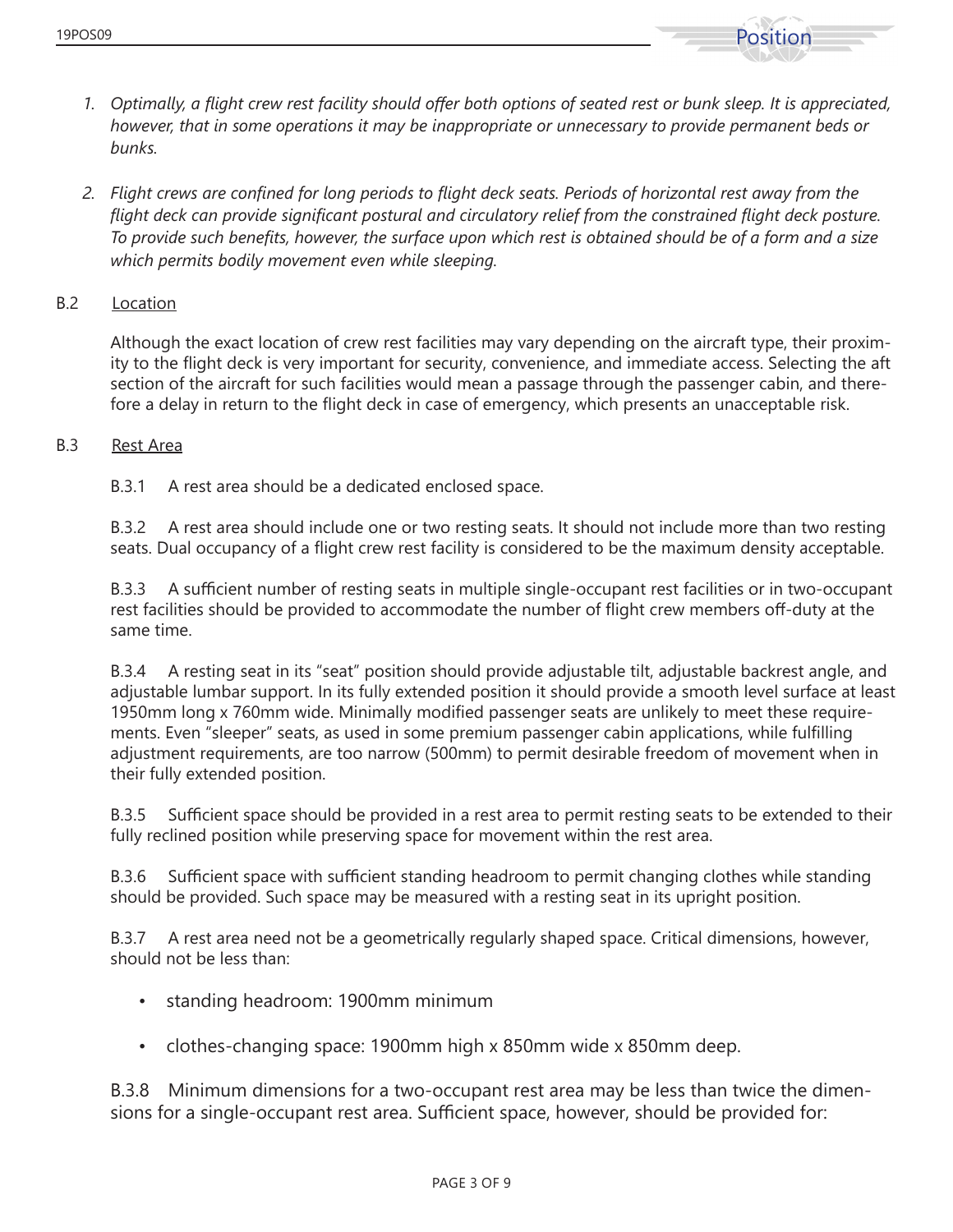

- both resting seats to be fully reclined simultaneously
- entry, exit and movement within the rest area (for access to lockers) while both resting seats are fully reclined. Unencumbered clothes-changing space when one resting seat is fully reclined.

B.3.9 Separate stowage lockers for each occupant's personal effects should be provided. Suggested minimum dimensions for stowage lockers are:

- clothes hanging space: 900mm high x 550mm wide x 140mm deep
- flight bag/shoes/etc. stowage: 450mm high x 550mm wide x 300mm deep

B.3.10 A fixed safety mirror of at least 300mm x 200mm should be provided to aid dressing.

B.3.11 In-Flight Entertainment (IFE) outlets with independent controls should be provided for each resting seat

B.3.12 In two-occupant rest areas, light spill from IFE video screens, reading lights, personal electronic equipment, should be screened to minimize inconvenience to the other occupant.

# B.4 Sleep Area

B.4.1 A flight crew rest facility incorporating a sleep area should include space and fittings additional to those provided in a flight crew rest facility consisting of a rest area only. (Essentially, the addition of a sleep area to a flight crew rest facility should provide dedicated, horizontal sleeping surfaces in the form of beds or bunks in addition to the facilities provided in a rest area. See subsection A "Definitions").

B.4.2 A sleep area should include one or (at most) two sleeping surfaces. Dual occupancy of a flight crew rest facility is considered the maximum density acceptable. *Figure 2. Sleeping surface minimum dimensions. Shading indicates minimum* 



*unencumbered space which should be provided above each sleeping surface.* 

B.4.3 A sufficient number of sleeping sur-

faces should be provided to accommodate the number of flight crew members off-duty at the same time.

B.4.4 Each sleeping surface should have minimum dimensions of 2000mm in length and 760mm in width.

B.4.5 Unencumbered space above each sleeping surface should be provided to permit easy access and upright sitting on a sleeping surface. Vertical clearance above each sleeping surface should be at least 1000mm in a zone extending from the head of the sleeping surface to at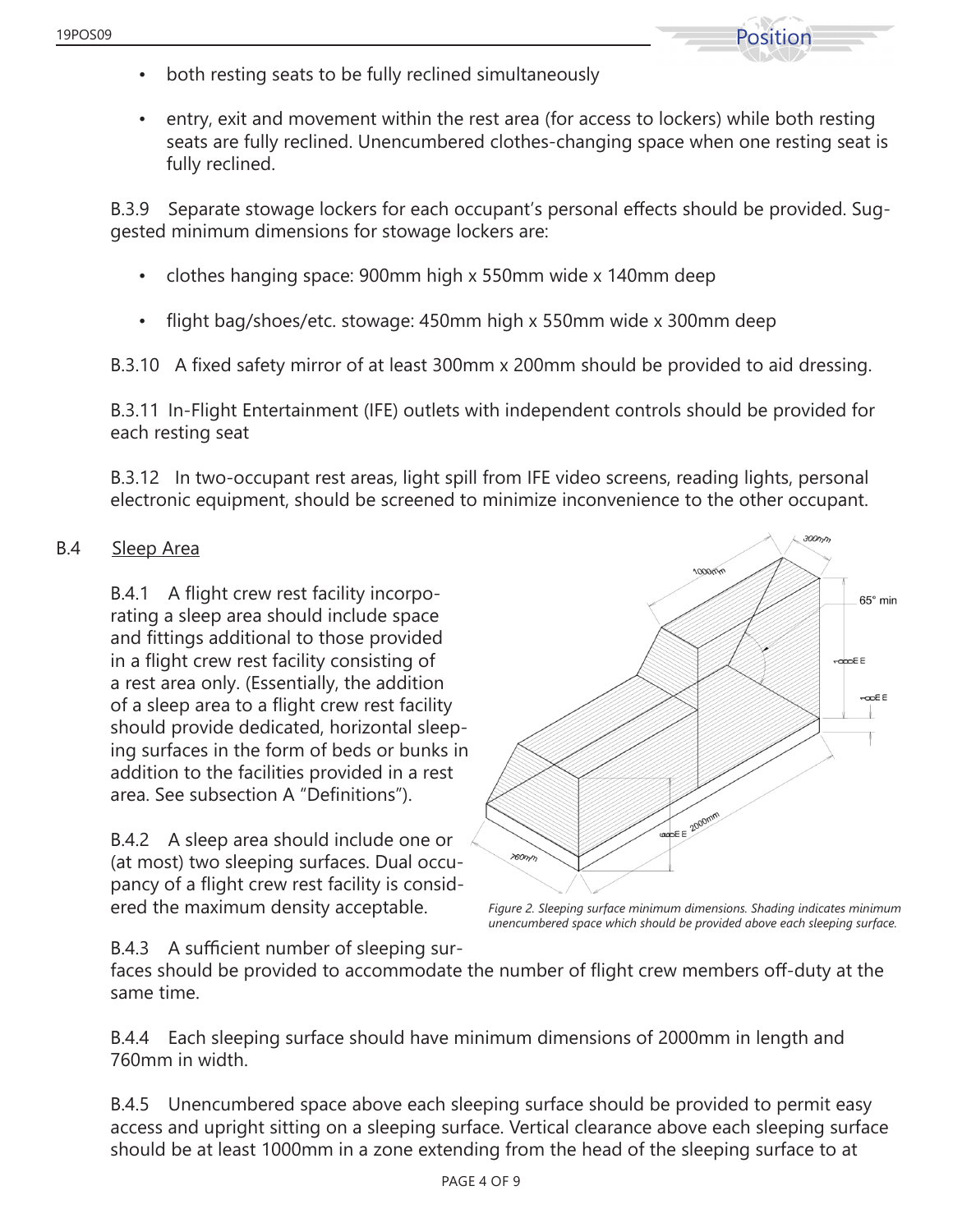least 1000mm along the length of the sleeping surface and extending at least 300mm in from the edge. Figure 2 below illustrates sleeping surface minimum dimensions and minimum unencumbered space which should be provided above each sleeping surface.

B.4.6 Upholstery of sleeping surfaces should provide sufficient support and resilience to avoid complete compression of the upholstery at pressure points such as hips and shoulders. Although materials are not specified in this paper, it is suggested that mattress cores be made of a laminate of 80mm thick, high resilience polymer foam, with a top surface layer of 20mm tick, softer foam.



B.4.7 In sleep areas incorporating two sleeping surfaces in an over-and-under arrangement, unencumbered space above each sleeping surface should still be provided. Where vertical space is limited it is suggested that provision of such space might be achieved by longitudinal displacement or orthogonal orientation of sleeping surfaces.

B.4.8 Sleeping surfaces should be configured to be as level as practicable during cruise. In some aircraft types the aircraft's cruise attitude differs significantly from its attitude on the ground.

B.4.9 Preferably, sleeping surfaces should be oriented longitudinally fore-and-aft. This recommendation is likely to be more critical in aft fuselage locations. Athwartships orientation in the aft fuselage may be subject to undesirable exposure to "z-axis" oscillations.

B.5 Privacy

B.5.1 In the interests of privacy (particularly with regard to mixed gender flight crews) as well as to facilitate sleep, single-occupant rest facilities are preferred to multiple-occupant facilities.

B.5.2 Entrance doors should have latches which prevent inadvertent access by passengers. A latching device requiring two simultaneous actions to operate is suggested.

B.5.3 A placard should be affixed to the entrance door to inform passengers that the door does not provide access to a toilet and should not be entered. Wording such as "Crew Only", or a sign intelligible irrespective of language, should be considered.

B.5.4 A lavatory dedicated for crew use only should be provided adjacent to, or in close proximity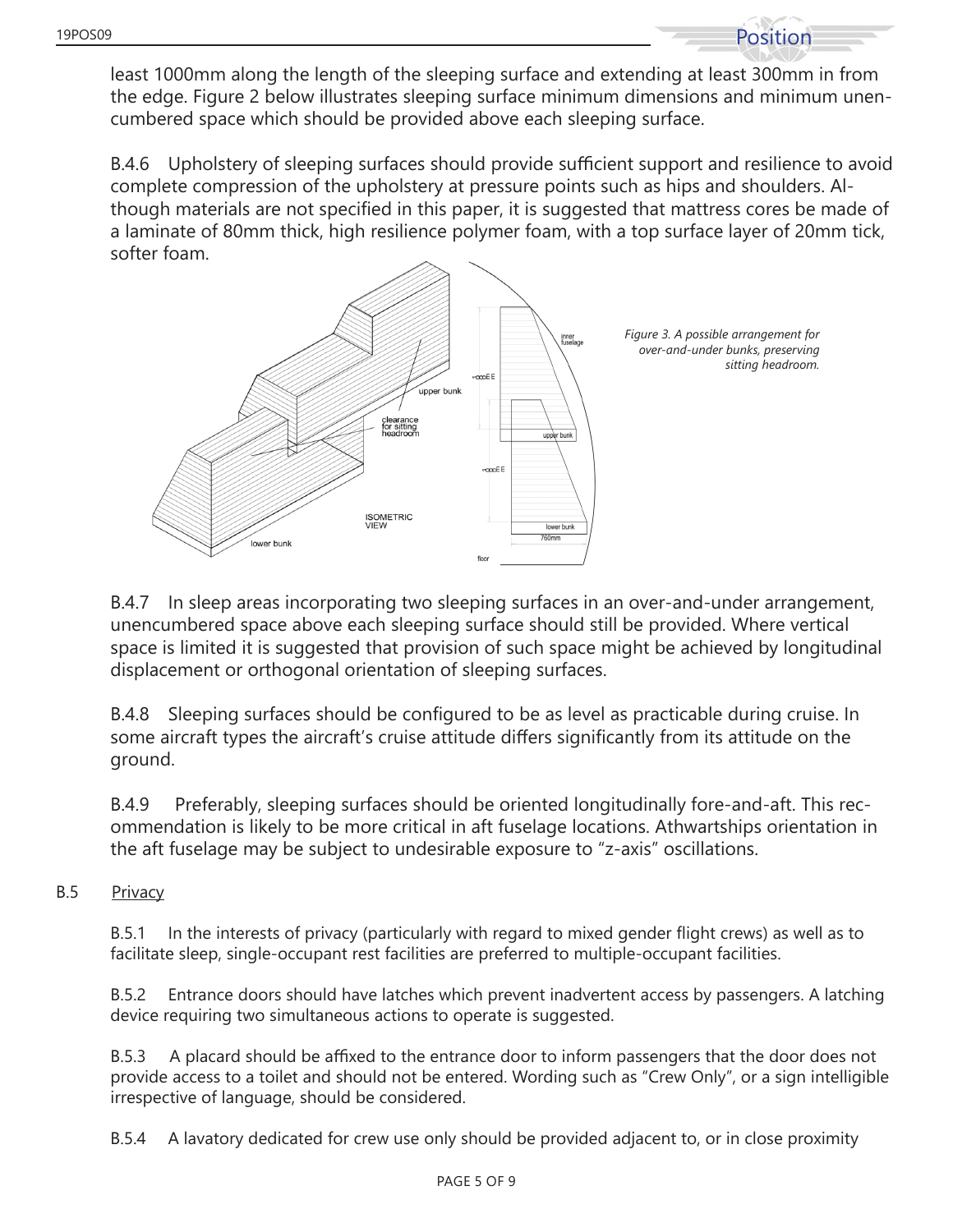

to, the flight crew rest facility. Optimally, this should form part of the rest facility complex and permit exclusive private access by occupants of the rest facility/flight deck. As a minimum requirement, access between rest facility and toilet should be screened to ensure privacy when entering and leaving.

B.5.5 If a flight crew rest facility includes more than one sleeping surface, provision should be made to ensure privacy for each individual occupant. For sleeping surfaces in an over-and-under arrangement, side curtains should be provided. For side-by-side sleeping surfaces a divider panel should be provided.

#### **C - ENVIRONMENT**

When off-duty from the flight deck, crews are still confined to the aircraft and its unnatural environment. Some measures are necessary to make a flight crew rest facility an environment conducive to recuperative sleep.

C.1 Lighting

C.1.1 A rest area should be provided with controllable (dimmable) general lighting.

C.1.2 Each sleeping surface and each resting seat should be provided with a reading light controllable for direction, focus, and intensity.

C.1.3 In two-occupant rest facilities, provision should be made to limit light spill between resting seats or sleeping surfaces.

C.1.4 Light spill from the environment external to the Flight Crew Rest Facility should be prevented.

#### C.2 Noise

Noise level in flight crew rest facilities raises issues at two levels. The first relates to noise intensity appropriate for a sleep area. The second relates to its status within the context of total daily noise exposure. As duty periods lengthen, total daily noise exposure is a source of concern.

C.2.1 Background or ambient noise levels within a flight crew rest facility should not exceed 65dB(A) (see Notes). This is a high figure for any form of sleeping accommodation. In future, application of measures such as noise-cancelling technology may permit a reduction of this level.

C.2.2 The noise frequency spectrum should not contain peaks (or "tones") in narrow frequency bands which exceed the intensity of their surrounding frequencies by more than 5dB. A high level of background noise is more tolerable for sleeping if it is free of attention-engaging features.

C.2.3 Sources of transient and percussive noise outside a crew rest facility, such as doors, stowage bins, galleys, toilets, and public address speakers, should not produce sound levels within the flight crew rest facility which exceed the background noise level by more than 3dB(A).

C.2.4 Seals isolating a flight crew rest facility from the remainder of the aircraft interior should provide an effective noise barrier while permitting pressure equalization in the event of cabin depressurization.

#### **NOTES**

*At a background noise level of 65dB(A), about half the general population would be expected to experience difficulty sleeping. Other factors, however, modify this expectation for flight crews. The constancy of background noise, its frequency spectrum characteristics, personal experience with a fragmented sleep regime, and habituation to the aircraft environment would be expected to make this a more tolerable level for experienced crews than it is for the general population. Consequently, it may be reasonable to expect that fewer than half the population of flight crews would experience difficulty in sleeping in a rest facility with background noise at 65dB(A).*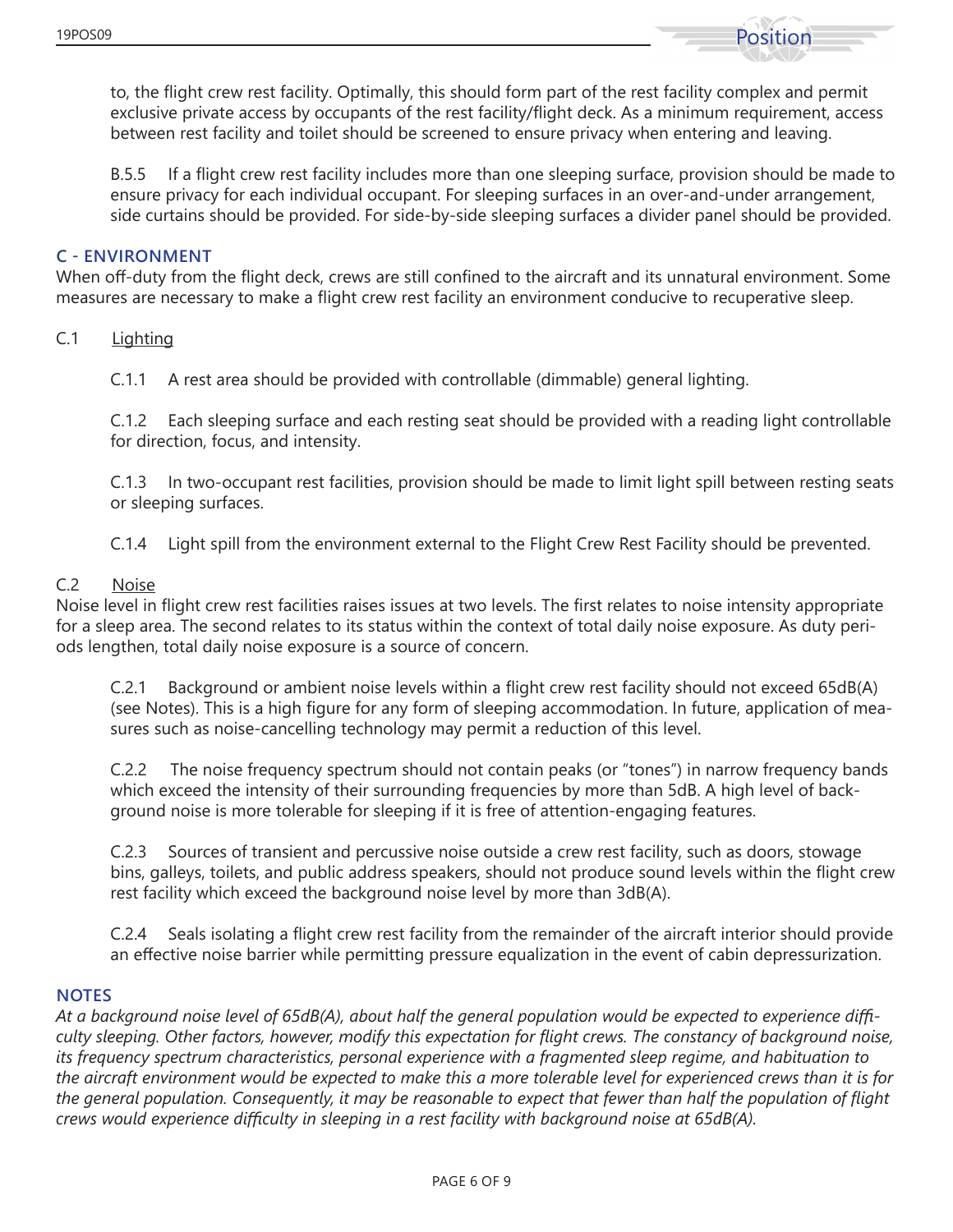

*Examination of total daily noise exposure for flight crews indicates that, in long duty periods, total exposure may exceed levels which risk noise-induced hearing loss (>85dB(A)). At such high noise exposure levels, adverse cognitive and physiological effects also occur. These would be expected to impair flight crews' performance at their tasks. To help counter such effects of prolonged high noise exposure, periods of respite from noise during a duty period are advisable. Flight crew rest facilities should be capable of providing such respite periods. For them to be effective for this purpose, however, their noise levels should be substantially lower than they are currently. A noise level of 65dB(A) in rest facilities would be low enough to provide respite from the otherwise noisy work environment. With future improvements in technologies of active noise cancelling, materials science and design, the 45 dB(A) level remains IFALPA's long term aim.*

#### C.3 Vibration

The motion sickness generating potential of rest facilities in different locations within the aircraft should be assessed with particular regard to exposure to low frequency z-axis oscillations in the range 0.1Hz to 0.63Hz. Recommended "Comfort boundaries" for z-axis vibration acceleration within this frequency range can be found in References 1 and 2.

### C.4 Micro-climate

C.4.1 Sufficient air flow should be provided to maintain a uniformly ventilated atmosphere. Air flow volume of 0.3 cubic meters per minute per occupant (0.3m3/min/occupant) should be the minimum provided. Air flow volume of 0.7 cubic meters per minute per occupant (0.7m3/min/occupant) is recommended.

C.4.2 Air should be positively exhausted from a rest facility rather than forced by inlet pressure.

C.4.3 Air flow should be free of drafts. Velocity of air passing over sleeping surfaces should not exceed 12 meters per minute (12m/min).

C.4.4 One gasper air supply nozzle should be provided for each sleeping surface. Gasper air flow should not exceed 8 litres per minute (8l/min).

C.4.5 Temperature should be within the range 18 - 23<sup>°</sup>C and be stable within  $\pm$  1.5<sup>°</sup>C.

C.4.6 It is recommended that, if possible, temperature within a rest facility should be adjustable by the occupant/s.

C.4.7 The temperature gradient between any two points within a flight crew rest facility (in operation, but without occupants) should not exceed 3 degrees Celsius per meter (3°C/m).

C.4.8 Relative humidity should be maintained at a level equivalent to that within the flight deck of the aircraft. A dedicated humidifier for the flight crew rest facility may be required to achieve this.

#### **NOTE**

*Not all aircraft flight decks are equipped with humidifiers. Where these are employed, flight decks have a relative humidity level higher than that in the passenger cabin. Moving to and from environments with markedly different relative humidity is not desirable when sleep is the aim.*

#### C.5 Hygiene

C.5.1 Construction of rest facilities should avoid the use of materials which provide a harbour for pathogens. For example, low-grade acoustic shielding like carpet applied to walls should not be used.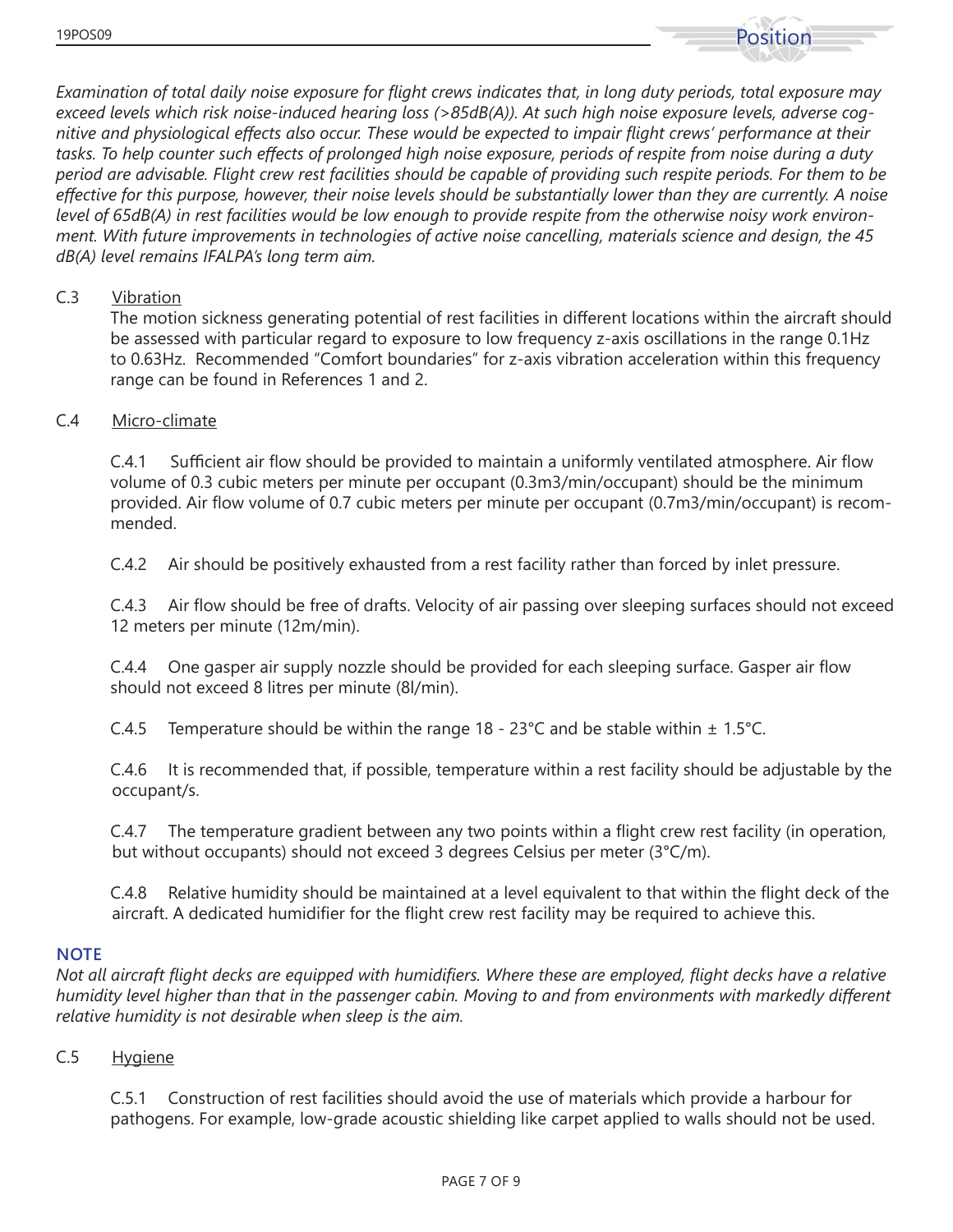

C.5.2 Provisions should be made to ensure that flight crew rest facilities are maintained hygienically. Maintenance should be incorporated into the operator's routine hygiene operations.

C.5.3 Porous bedding materials such as pillow covers, sheets, blankets etc. should be laundered after each use.

C.5.4 Mattress covers should be removable for laundering.

#### **D - SAFETY**

#### D.1 No Smoking

D.1.1 As required by State of Registration regulations, if smoking is not permitted in the aircraft a smoke detector with central alarm (as installed in aircraft toilets) should be fitted.

D.1.2 Illuminated "No Smoking" signs, which may introduce unwanted lighting to a flight crew rest facility, should not be used. Instead, non-illuminated "No Smoking" placards may be affixed in prominent visible positions.

#### D.2 Communications

D.2.1 Provisions should be made for a number of channels of communication with occupants of the flight crew rest facility. Because occupants may be sleeping, or awake but with visual attention diverted, auditory, rather than, or in addition to, visual alerting signals should be employed in establishing communication. Ideally, alerting signals should be configured as a differentiable set of pulsed "Patterson alarms" in an appropriate urgency hierarchy.

D.2.2 An auditory alarm should be provided to alert occupants of the need to return to the flight deck. The alarm should convey sufficient urgency to awaken a sleeping occupant. The suggested option is a distinct pulsed "Patterson alarm" with peak sound intensity at 1 metre of 10dB(A) above the level of background noise.

D.2.3 Activation of the "Fasten Seat Belts" alerting system in anticipation of turbulence or landing should activate an auditory alerting signal. The alerting signal should convey less urgency than the "Return to Flight Deck" alarm. The suggested option is a distinct pulsed "Patterson alarm" with a peak sound intensity at 1 metre of 6dB(A) above background noise level.

D.2.4 Consideration may be given to attenuation, via an interlock mechanism, of the "Fasten Seat Belts" alert *only* if personnel restraints and baggage restraints are engaged.

D.2.5 A two-way communication system between the flight deck and the rest facility should be provided. The auditory alerting signal for this communication system should convey less urgency than the Fasten Seat Belts alert. The suggested option is a distinct pulsed "Patterson alarm" with a peak sound intensity at 1 meter of 3dB(A) above background noise level.

D.2.6 The communication system should include provisions for communication from occupants of the flight crew rest area to the main flight attendant station.

D.2.7 The aircraft's public address system should be such that routine passenger announcements are not fed to the flight crew rest facility.